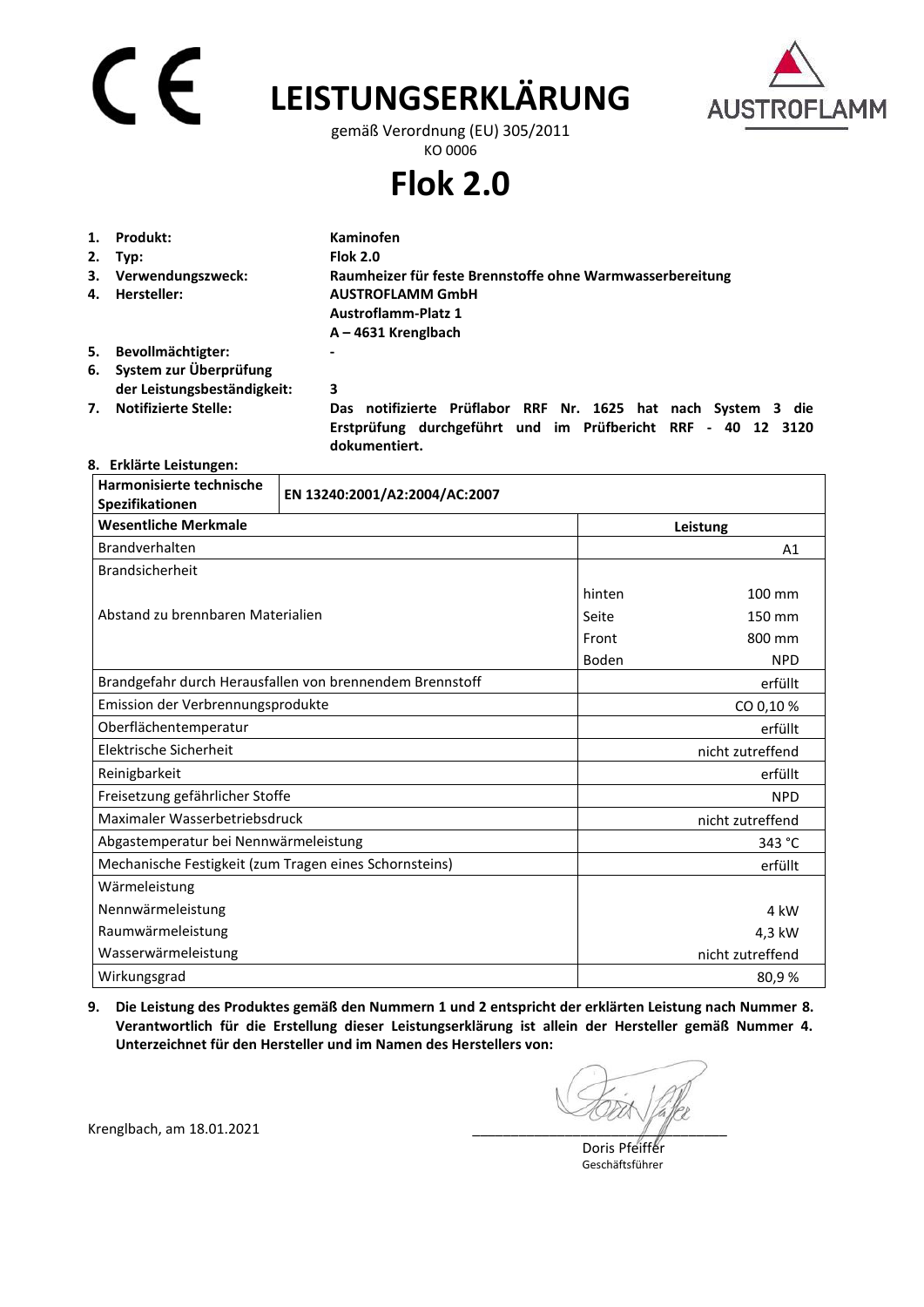# **Declaration of performance**  Council Regulation (EU) 305/2011



KO 0006

## **Flok 2.0**

| 1. Product:                  | Wood stove                                                                                                                        |  |
|------------------------------|-----------------------------------------------------------------------------------------------------------------------------------|--|
| 2. Type:                     | <b>Flok 2.0</b>                                                                                                                   |  |
| 3. Intended use:             | Roomheater burning solid fuel without hot water supply                                                                            |  |
| 4. Manufacturer:             | <b>AUSTROFLAMM GmbH</b>                                                                                                           |  |
|                              | <b>Austroflamm-Platz 1</b>                                                                                                        |  |
|                              | $A - 4631$ Krenglbach                                                                                                             |  |
| 5. Representative:           | $\overline{\phantom{a}}$                                                                                                          |  |
| 6. System of verification of |                                                                                                                                   |  |
| constancy of performance:    | 3                                                                                                                                 |  |
| 7. Notified body:            | The notified test laboratory RRF Nr. 1625 performed the initial<br>assessment according to system 3 and documented the results in |  |

 **test report RRF - 40 12 3120.** 

### **8. Declared performance:**

| <b>Harmonised technical</b><br>specifications   | EN 13240:2001/A2:2004/AC:2007 |         |             |  |
|-------------------------------------------------|-------------------------------|---------|-------------|--|
| <b>Essential characteristics</b>                |                               |         | Performance |  |
| Fire performance                                |                               |         | A1          |  |
| Fire safety                                     |                               |         |             |  |
|                                                 |                               | Rear    | 100 mm      |  |
| Distance to flammable materials                 |                               | Lateral | 150 mm      |  |
|                                                 |                               | Front   | 800 mm      |  |
|                                                 |                               | Floor   | <b>NPD</b>  |  |
| Fire hazard through burning fuel falling out    |                               |         | complied    |  |
| Emission combustion products                    |                               |         | CO 0,10 %   |  |
| Surface temperature                             |                               |         | complied    |  |
| Electrical safety                               |                               |         | <b>NPD</b>  |  |
| Cleanability                                    |                               |         | complied    |  |
| Discharge of toxic material                     |                               |         | <b>NPD</b>  |  |
| Maximum water operating pressure                |                               |         | <b>NPD</b>  |  |
| Exhaust gas temperature at nominal heat output  |                               |         | 343 °C      |  |
| Mechanical stability (for carrying the chimney) |                               |         | complied    |  |
| Heat output                                     |                               |         |             |  |
| Nominal heat output                             |                               |         | 4 kW        |  |
| Room heating capacity                           |                               |         | 4,3 kW      |  |
| Water heating capacity                          |                               |         | <b>NPD</b>  |  |
| Efficiency                                      |                               |         | 80,9%       |  |

**9. The performance of the product identified above is in conformity with the set of declared performance/s. This declaration of performance is issued, in accordance with Regulation (EU) No 305/2011, under the sole responsibility of the manufacturer identified above. Signed for and on behalf of the manufacturer by:**

Krenglbach, 18.01.2021

Doris Pfeiffer Managing director